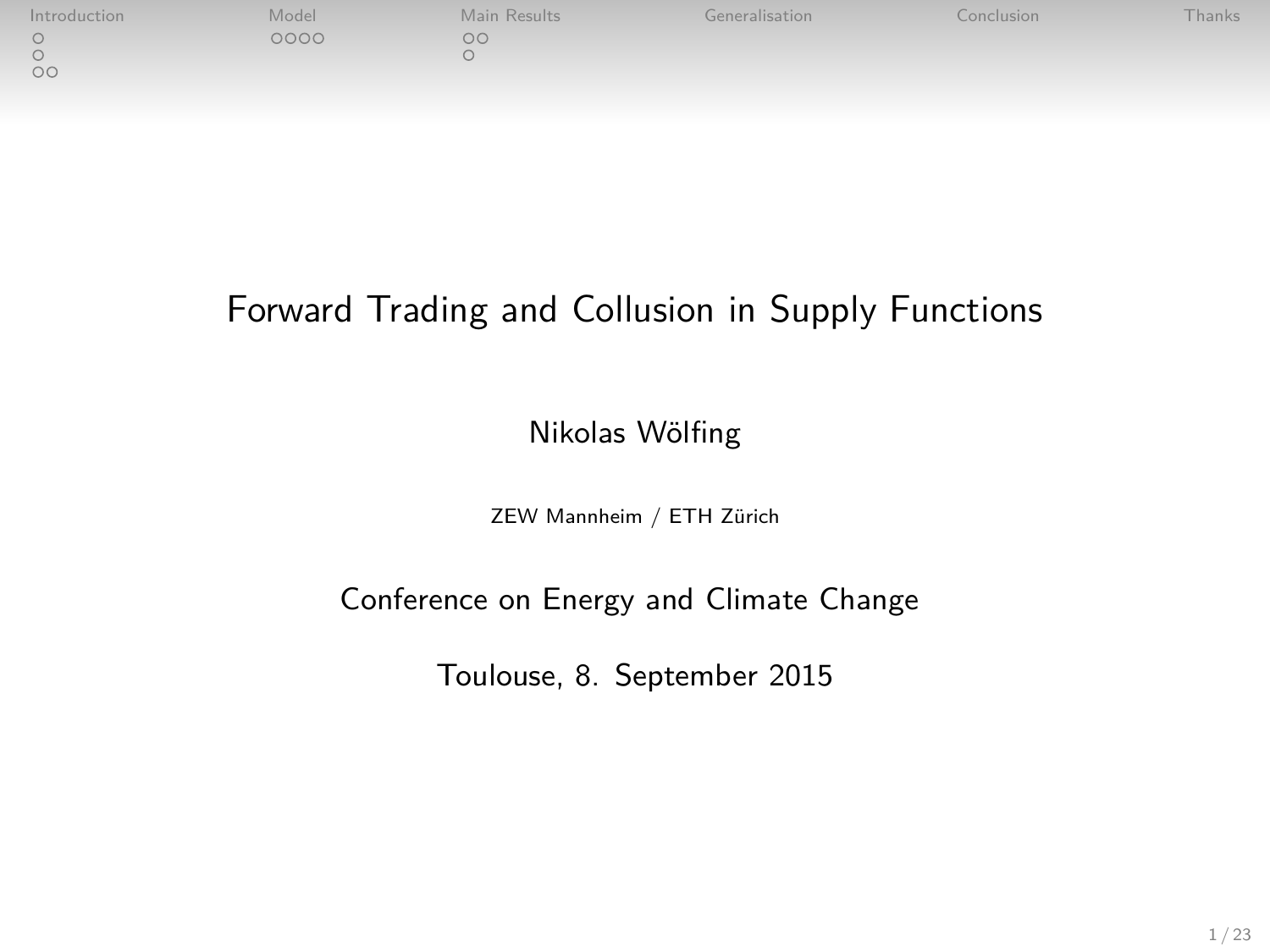| Introduction | Model | Main Results | Generalisation | Conclusion | Thanks |
|--------------|-------|--------------|----------------|------------|--------|
| $^{\circ}$   | 200C  | ಂ            |                |            |        |

## <span id="page-1-0"></span>About

This paper models

- The effect of forward trading
- in repeated oligopoly
- where the spot market clears in supply functions.

Main findings:

- Ambiguous effect of forward sales on critical discount factor for collusion.
- Colluding firms optimally do not sell forward.
- Transparency matters.
- Uncertainty about demand does not hinder collusion.
- Physical and financial forwards are strategically equivalent.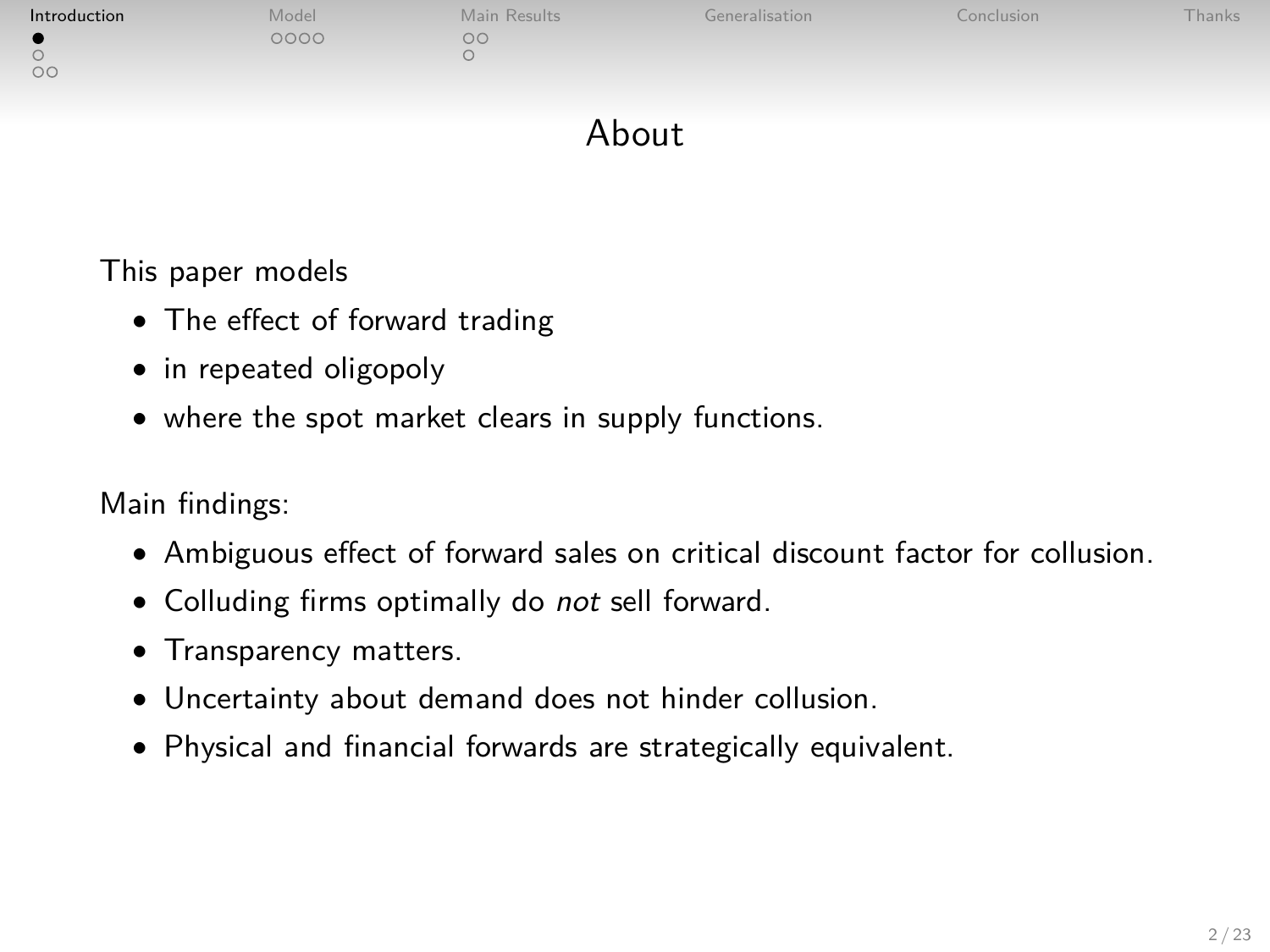| Introduction | Model | Main Results | Generalisation | Conclusion | -hanks |
|--------------|-------|--------------|----------------|------------|--------|
|              | 2000  | nr           |                |            |        |
| $\circ$      |       |              |                |            |        |

# Motivation: Electricity markets

Electricity trades before delivery:

- Forward markets (month and years ahead)
- **Day-Ahead-Markets** (underlying of forward contracts)
- Short term balancing (low volumes, no reference prices)

**Characteristics** of Day-Ahead-Markets:

- Bids are made in form of supply (demand) functions
- Market power is an issue (inelastic demand)
- Frequent interaction of a small number of players.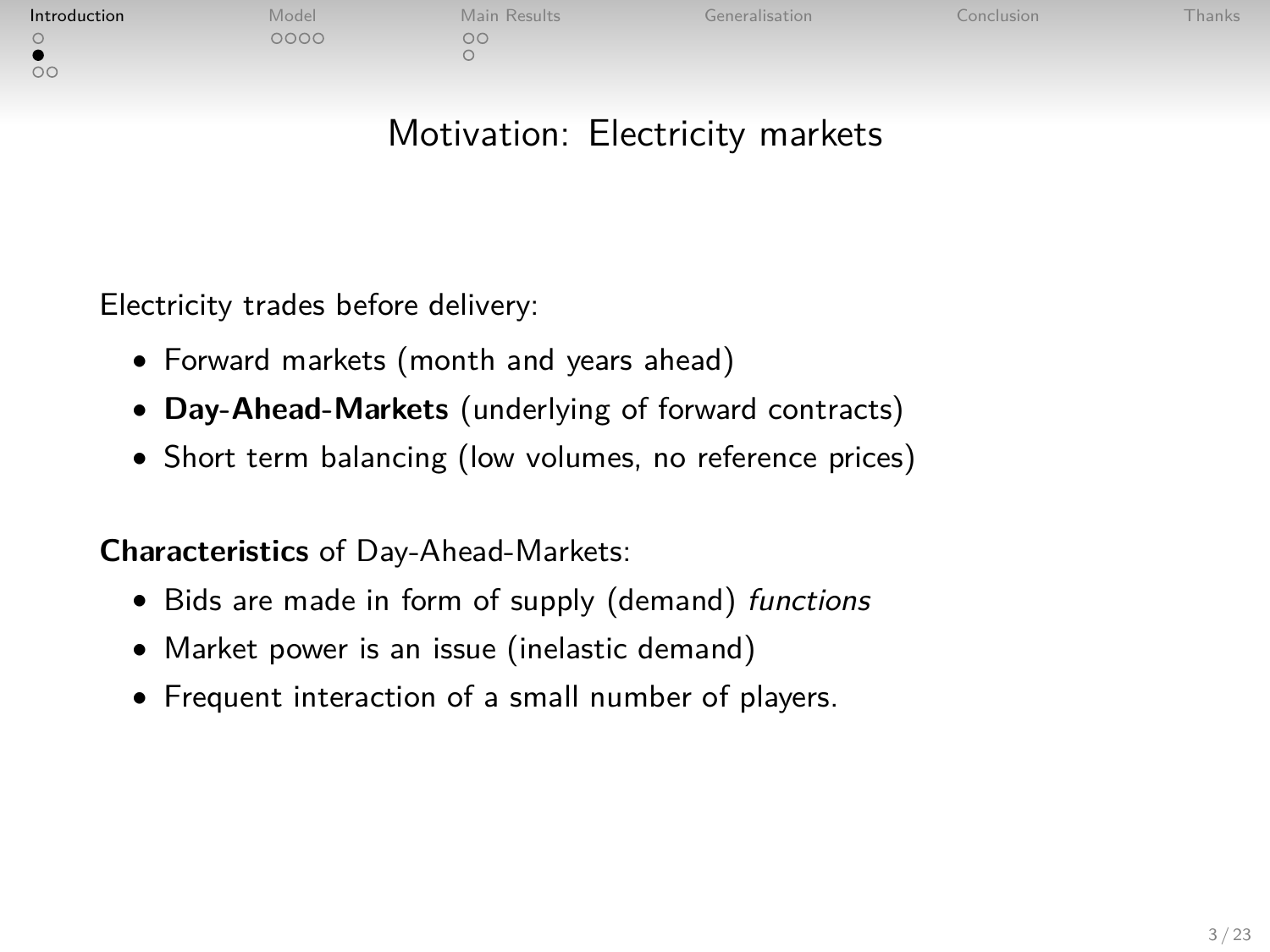| Introduction<br>$\circ$<br>$\bullet$ | Model<br>0000                 | Main Results<br>$\circ$<br>$\bigcirc$ | Generalisation                                              | Conclusion                                | Thanks |
|--------------------------------------|-------------------------------|---------------------------------------|-------------------------------------------------------------|-------------------------------------------|--------|
|                                      |                               |                                       | Literature                                                  |                                           |        |
|                                      | Forwards & oligopoly          |                                       |                                                             | Allaz & Vila, '93, Mahenc & Salanie, 2004 |        |
|                                      | Forwards & Supply Functions   |                                       | Holmberg, EnJ, 2011.<br>Holmberg & Willems, JET, 2015       | Newbery, RAND, 1998, Green, JIE, 1999     |        |
|                                      | Forwards & Collusion          |                                       | Liski & Montero, JET, 2006.<br>Green & Le Cog, IJIO, 2010   |                                           |        |
|                                      | Collusion in Supply Functions |                                       | Sweeting, EJ, 2007<br>Ciarreta & Gutierrez-Hita, IJIO, 2006 |                                           |        |

→ **This paper: Collusion in supply functions with forward trading**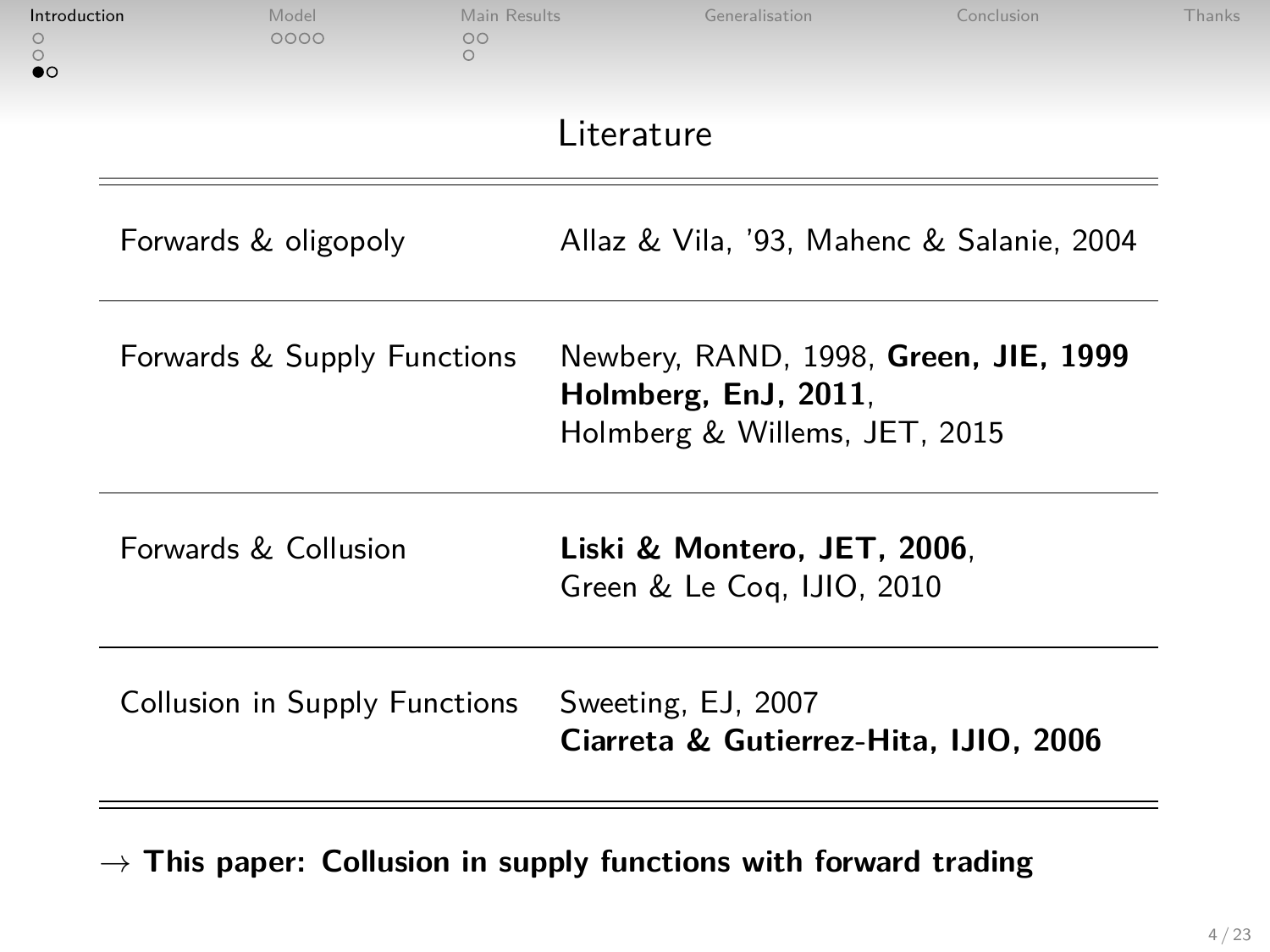| Introduction | Model | Main Results | Generalisation | Conclusion. | <b>Thanks</b> |
|--------------|-------|--------------|----------------|-------------|---------------|
|              | DOOC  | OΟ           |                |             |               |
| $\circ$      |       |              |                |             |               |
| $\Omega$     |       |              |                |             |               |

# "Forwards and Collusion in Oligopoly"

Liski & Montero (2006)

- Forwards can stabilise collusion, both in Bertrand & Cournot oligopoly.
- Effect of forwards depends on type of spot market: Cournot → colluding firms **should not** contract forward.. Bertrand → colluding firms **should** contract forward.. ...to decrease the critical discount factor.

Supply function equilibrium is between Bertrand and Cournot.

**What effect of forwards on collusion?**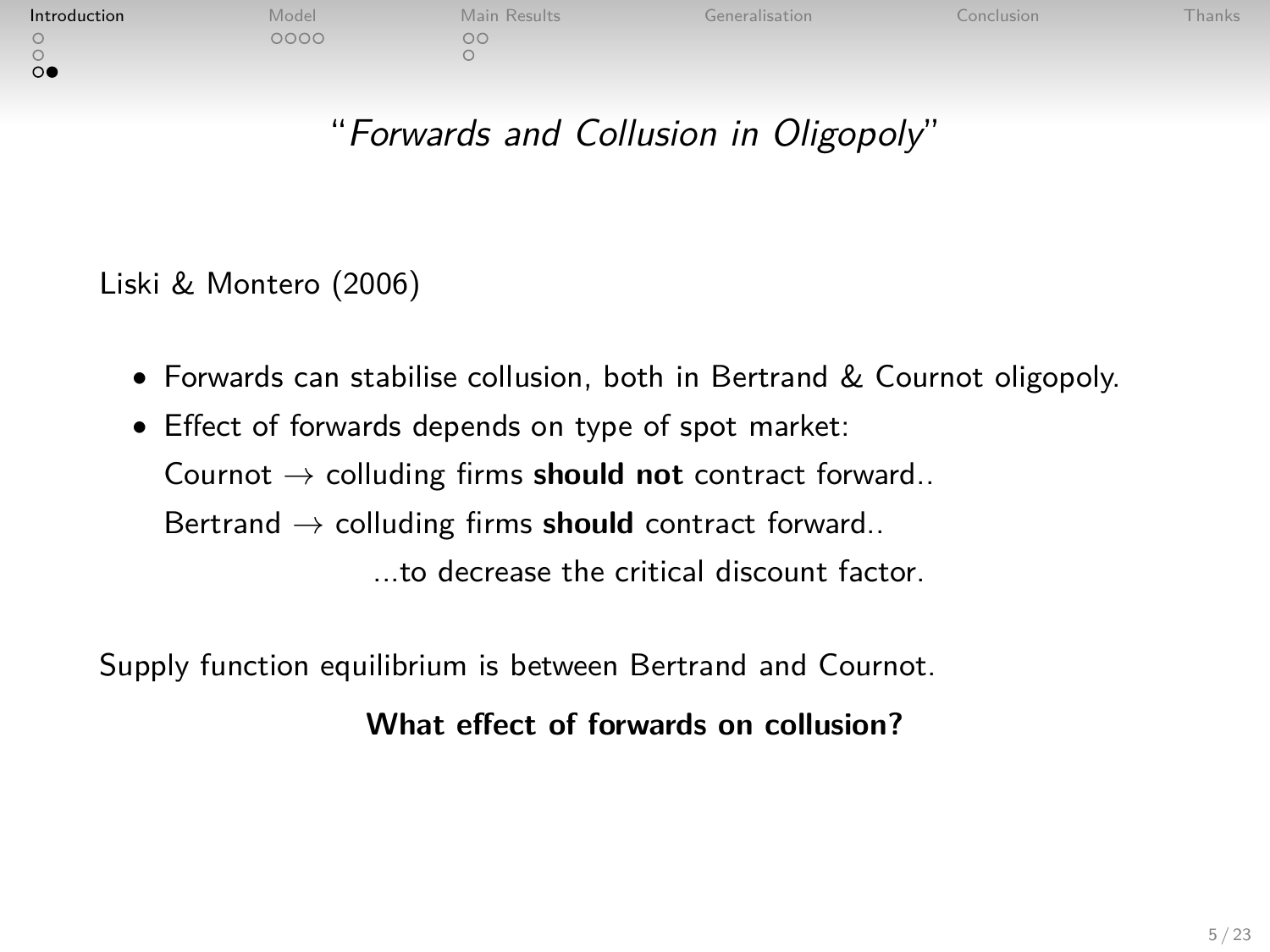| Introduction | Model       | Main Results | Generalisation | Conclusion | Thanks |
|--------------|-------------|--------------|----------------|------------|--------|
|              | <b>1000</b> | OС           |                |            |        |
|              |             |              |                |            |        |
| $\circ$      |             |              |                |            |        |

|         | Main Result: |
|---------|--------------|
| $\circ$ |              |
| $\circ$ |              |

## The one shot - two stage game

I. Forward Market:

- Firms i, j decide to offer amount  $x_i$ ,  $x_i$  of (financial) forward contracts.
- $N > 2$  competitive speculators observe  $x_i$ ,  $x_j$ , and bid for the offered contracts.
- $\rightarrow$  No arbitrage condition: forward price equals expected spot price  $f = E(p)$
- II. Spot Market:
	- 1. Firms *i*, *j* bid linear supply functions  $q_i(p) = \alpha_i + \beta_i p$
	- 2. Random demand realisation:  $D(p) = A bp + \epsilon \gg 0$
	- 3. Auctioneer determines market clearing price  $p^*$
	- 4. Firms produce quantities  $q_i(p^*)$ ,  $q_j(p^*)$ , each at cost  $C(q) = c_1q + \frac{c_2}{2}q^2$ .

Total profit of firm i:

<span id="page-5-0"></span>
$$
\pi_i = (f - p^*)x_i + p^*q_i(p^*) - C(q_i(p^*))
$$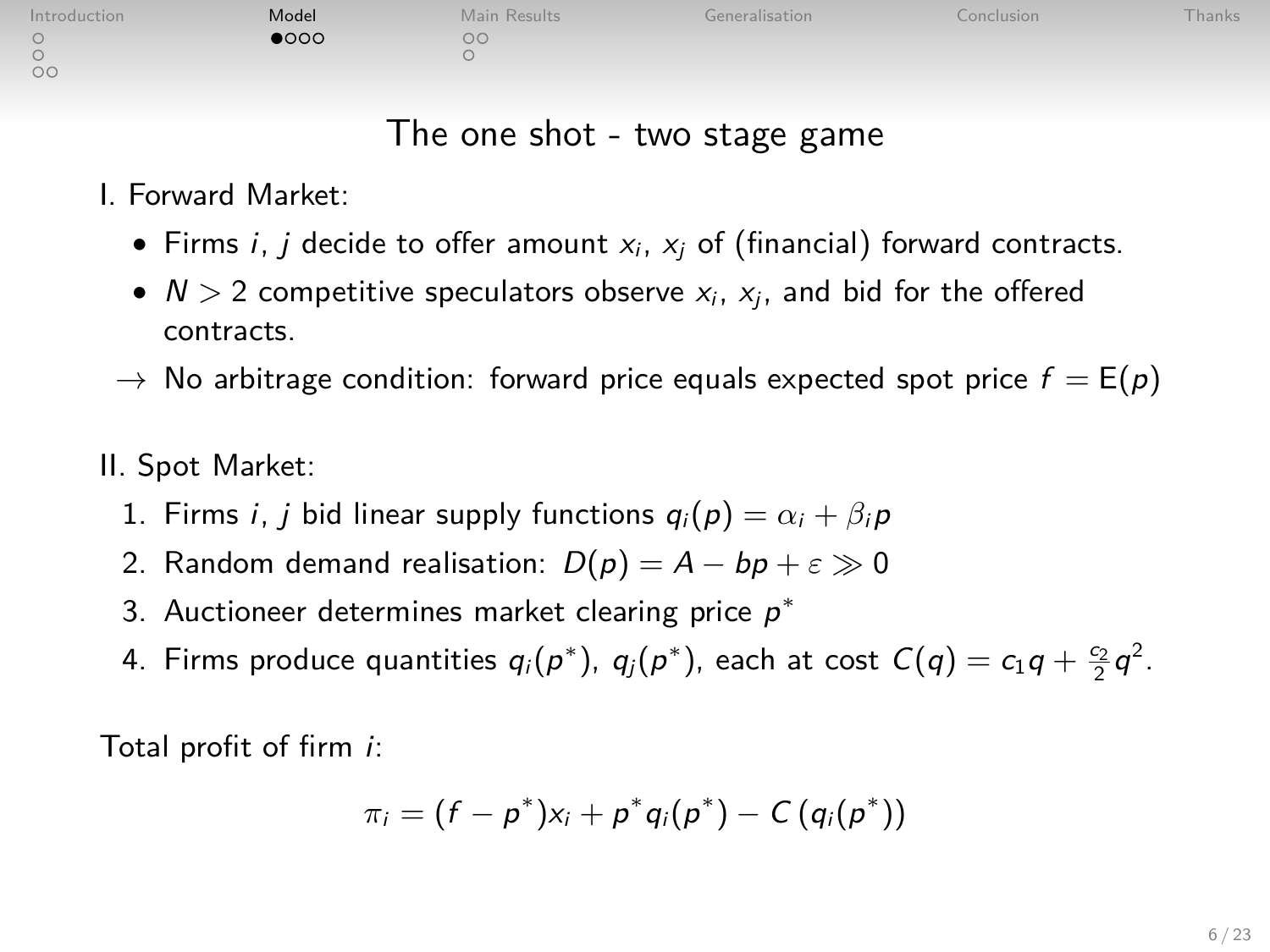| Introduction | Model | Main Results  | Generalisation | Conclusion <sup>1</sup> | Fhanks |
|--------------|-------|---------------|----------------|-------------------------|--------|
| $\circ$      | ⊙●೦೦  | $\circ \circ$ |                |                         |        |

# Outcome of the one shot game:

- surprising result: In the linear model, firms won't sell forward at all.
- Newbery ('98) & Green ('99) use conjectural variations
- $\rightarrow$  Forward positions can be calibrated.

 $\rightarrow$  Here: first take forward positions as exogenous, then discuss generalisation.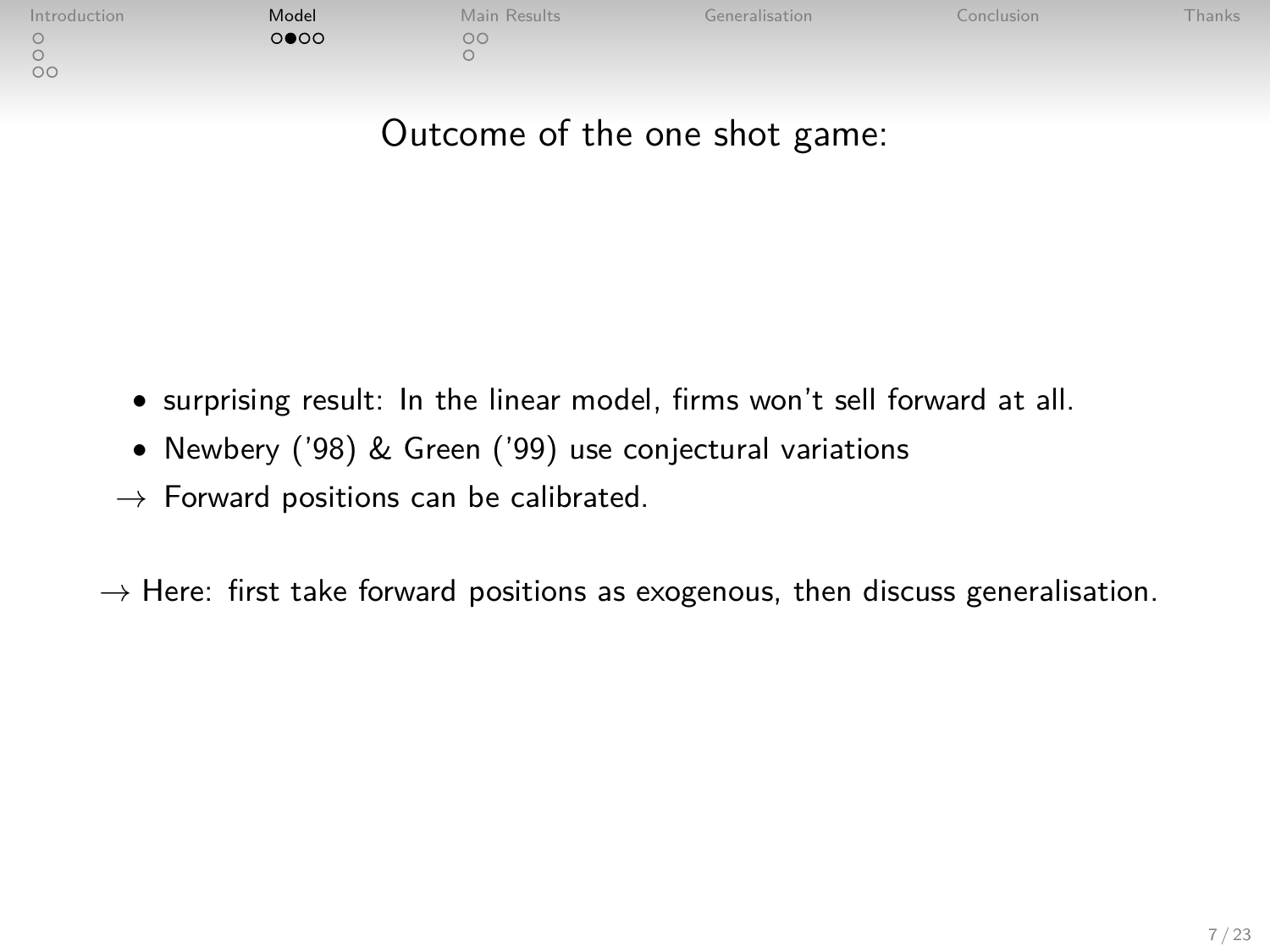| Introduction  | Model | Main Results | Generalisation | Conclusion <sup>®</sup> | <b>Thanks</b> |
|---------------|-------|--------------|----------------|-------------------------|---------------|
|               | 0000  | OC           |                |                         |               |
|               |       |              |                |                         |               |
| $\sim$ $\sim$ |       |              |                |                         |               |

# Repeated game

- 1.a Forward market for the first spot period opens.
- 1.b Spot market clears, payments and production takes place.
- 2.a Forward market for the next spot period opens.
- 2.b Next spot market clears ...

**Question:** What are the effects of forward positions on the stability of collusion?

(Note: standard trigger strategy, no sophisticated punishment strategies assumed)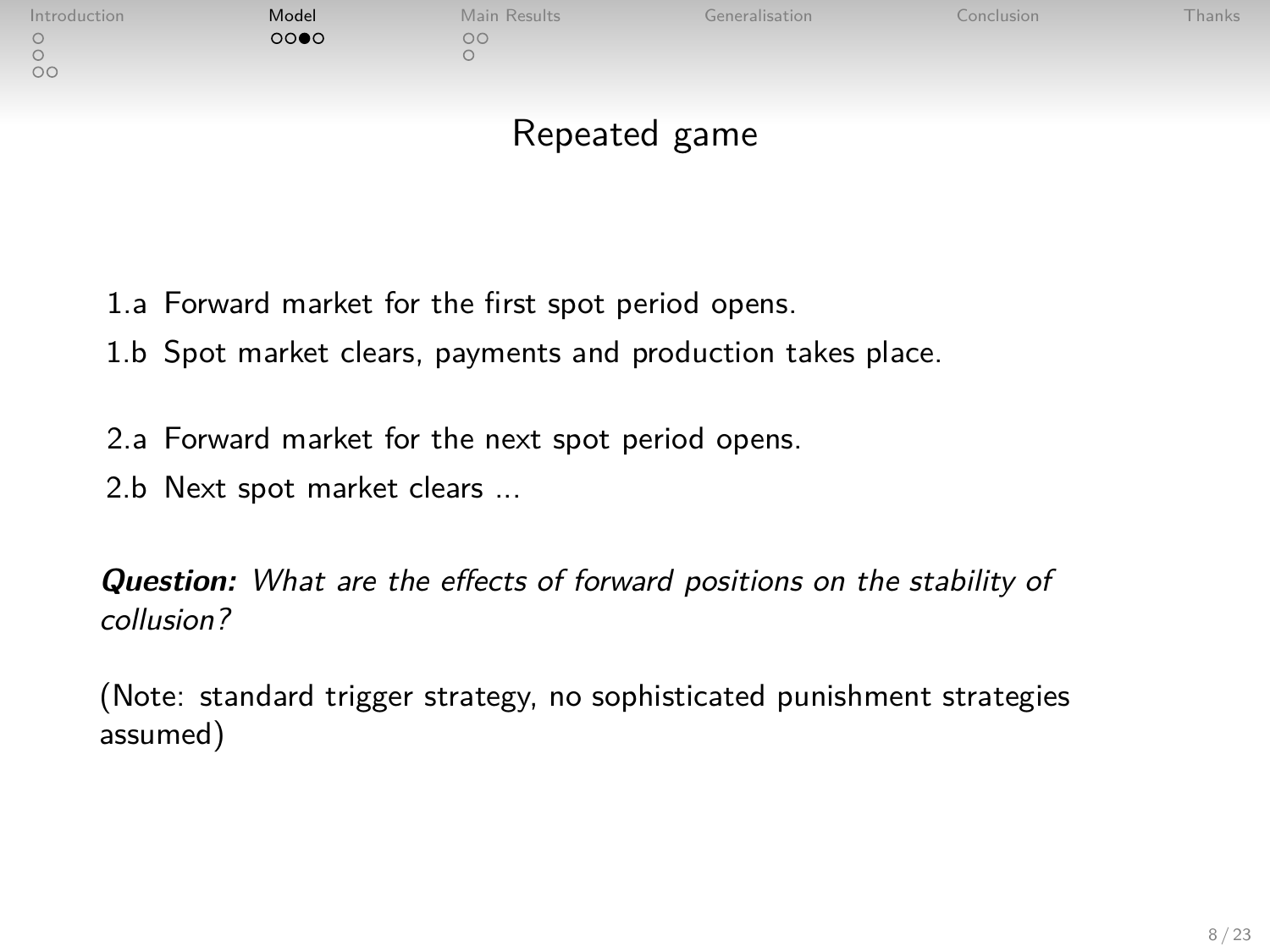

Deviation: best-response supply function to joint-profit maximising supply fct.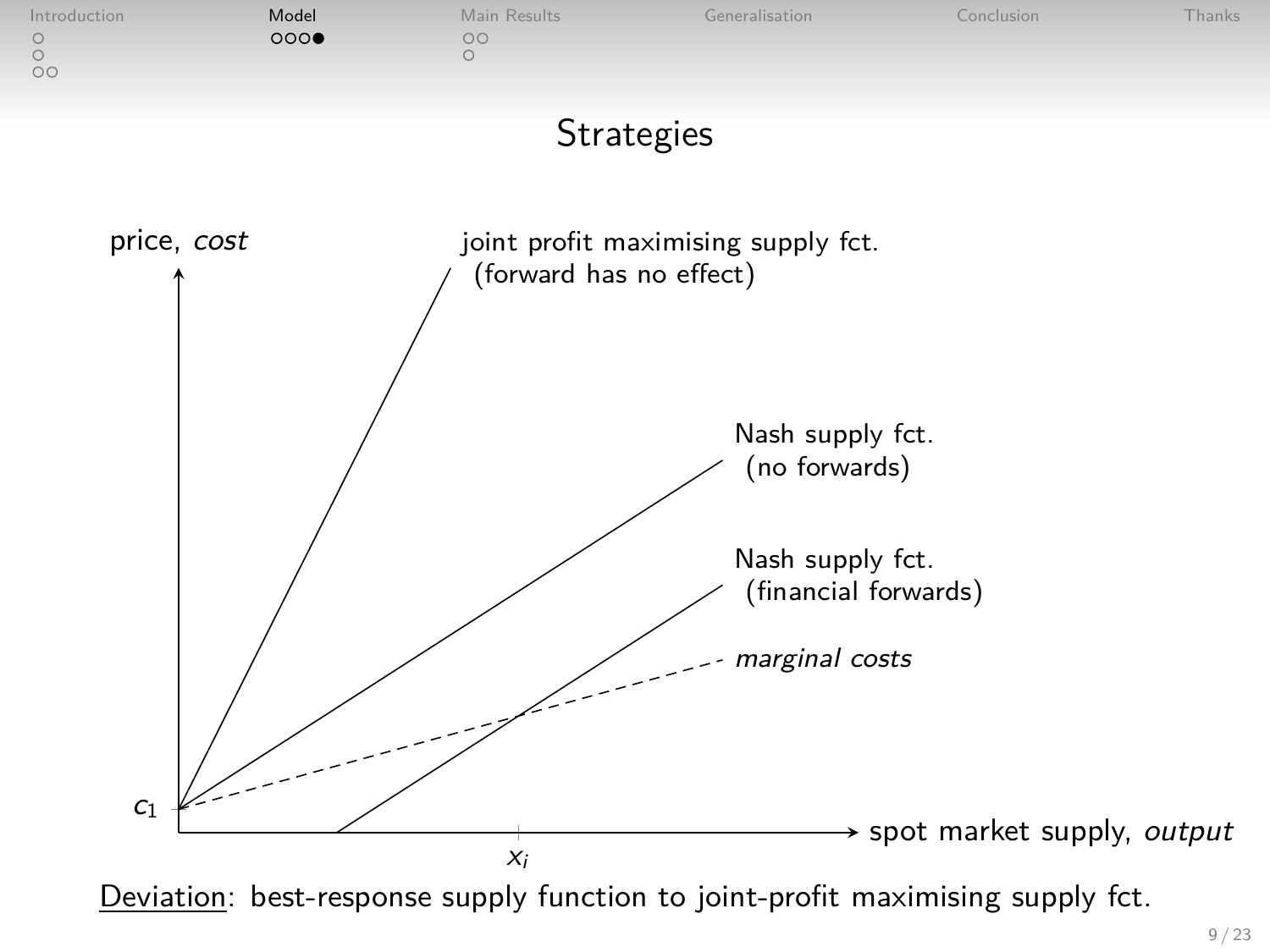| Introduction | Model | Main Results | Generalisation | Conclusion | <b>Thanks</b> |
|--------------|-------|--------------|----------------|------------|---------------|
| $\circ$      | 0000  |              |                |            |               |

## <span id="page-9-0"></span>**Results**

#### Lemma 1

Selling forward increases the incentive of a firm to deviate. A collusive agreement is less easy to sustain when firms have sold forward. Collusion is easier to sustain when firms expect significant forward sales during the punishment phase.

 $\rightarrow$  qualitatively equivalent to *Cournot* in Liski & Montero (2006).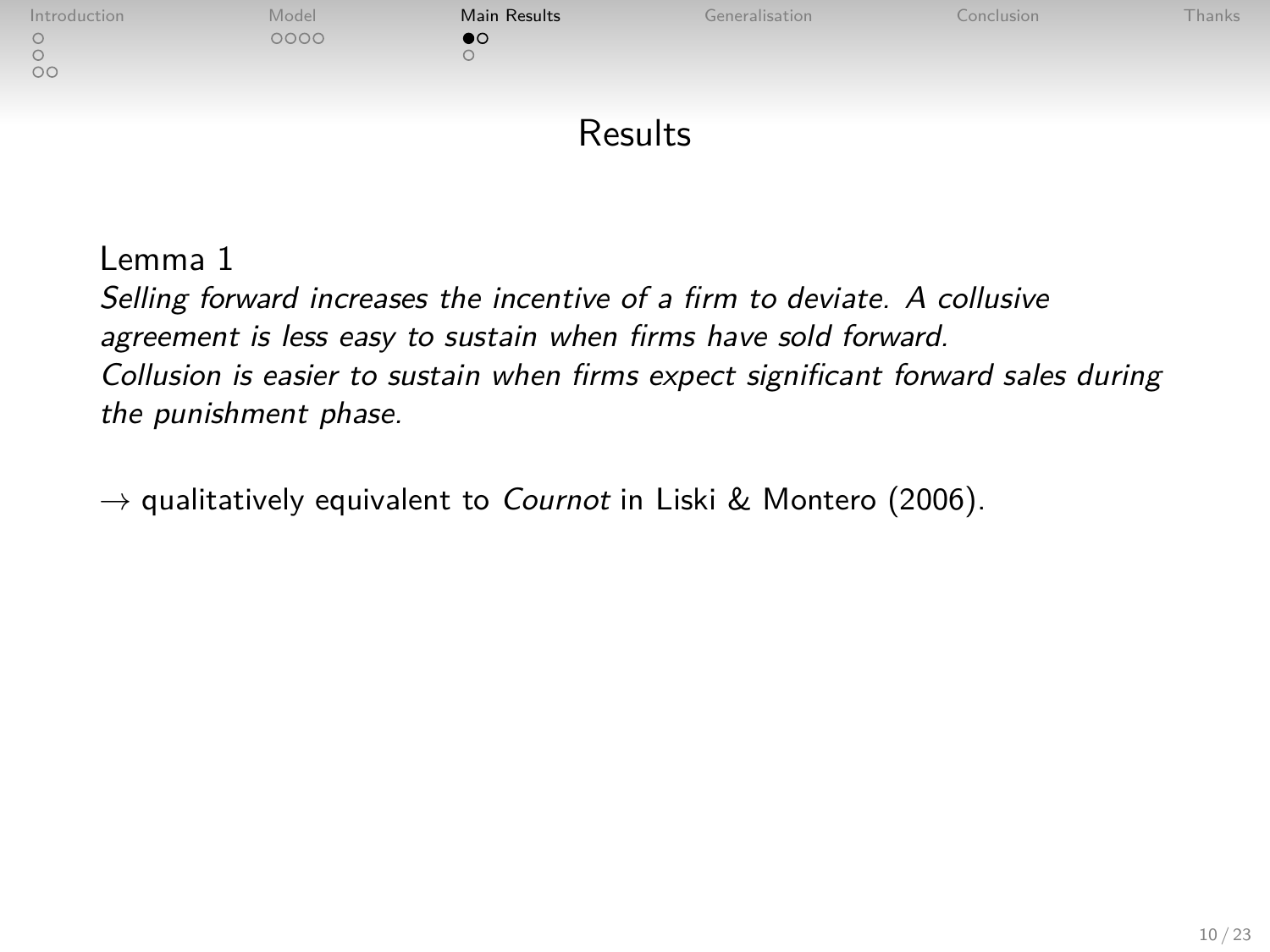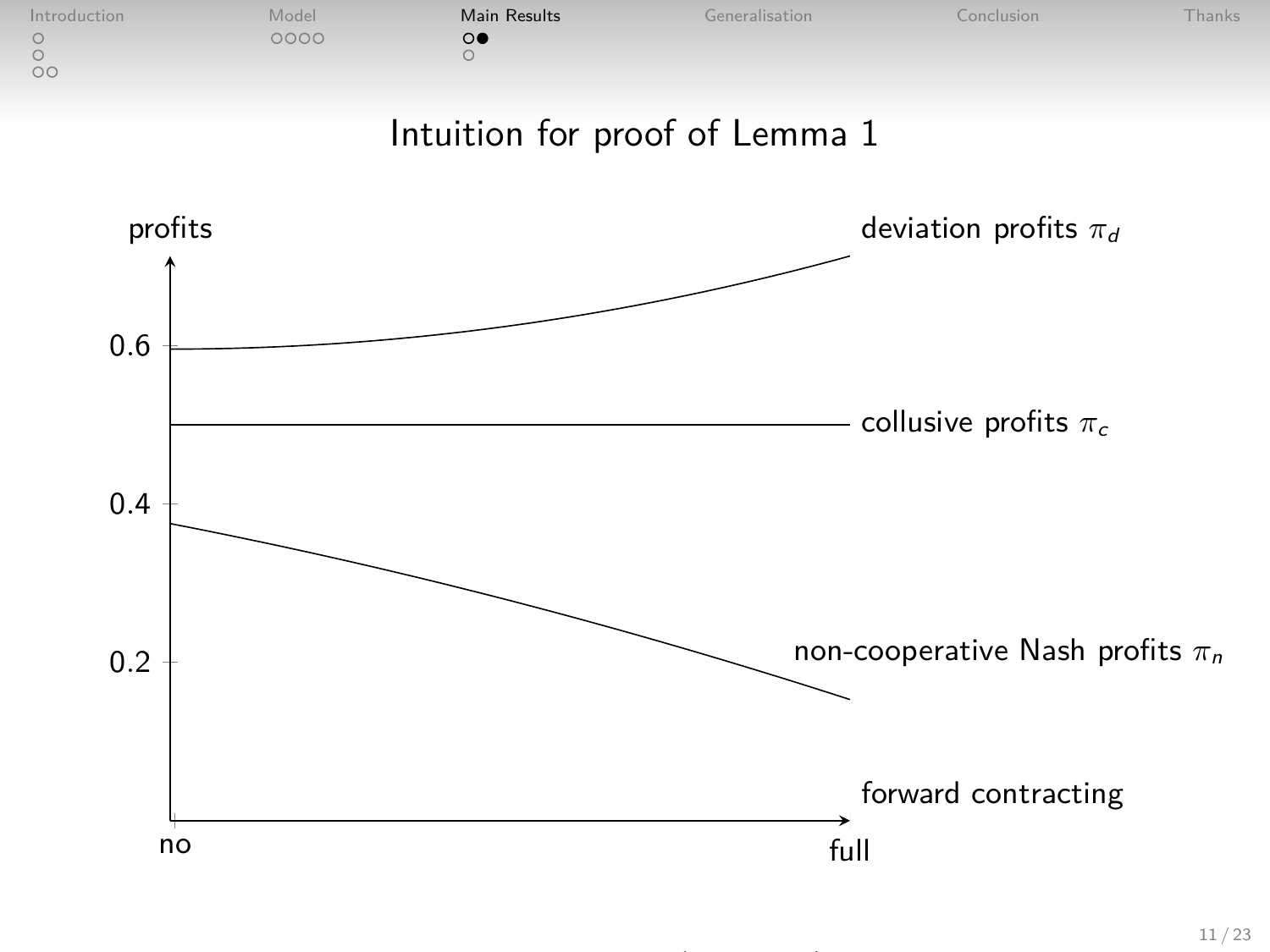

## Results

## Lemma 1

Selling forward increases the incentive of a firm to deviate. A collusive agreement is less easy to sustain when firms have sold forward. Collusion is easier to sustain when firms expect significant forward sales during the punishment phase.

#### Lemma 2

- a. When there are no forward markets, the variance of the demand shock  $\sigma^2$ does not affect the level of the critical discount factor.
- b. When firms hold contracts during collusion, deviation or Nash reversion, the effect of these forward positions on the critical discount factor is decreasing in  $\sigma^2$ .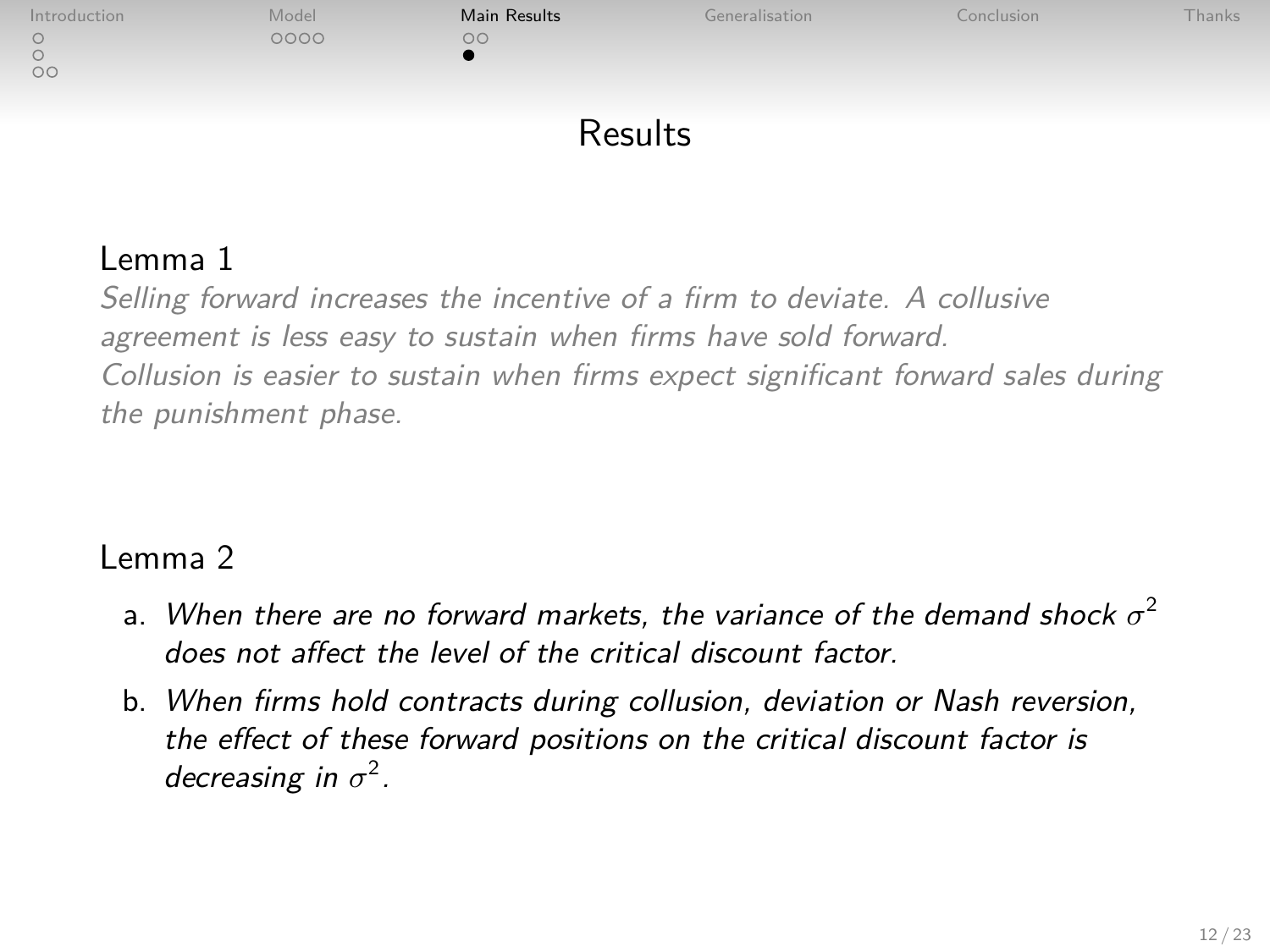| Introduction | Model | Main Results | Generalisation | conclusion | hanks |
|--------------|-------|--------------|----------------|------------|-------|
|              | 0000  | oc           |                |            |       |
| $\sim$       |       |              |                |            |       |
| $\cap$       |       |              |                |            |       |

## Linear vs. non-linear supply functions

In the linear model, there are no endogenuous forward sales.

Reason: The equilibrium slope is unaffected by forward positions, but the slope is the relevant strategy for the competitor.  $\rightarrow$  No effect of selling forward on rivals strategy.

In the **non-linear** model, slopes vary with forward positions.

<span id="page-12-0"></span>Therefore, selling forward changes the rivals slope.  $\rightarrow$  With concave SFE, firms have an incentive to trade forward. (Holmberg, 2011)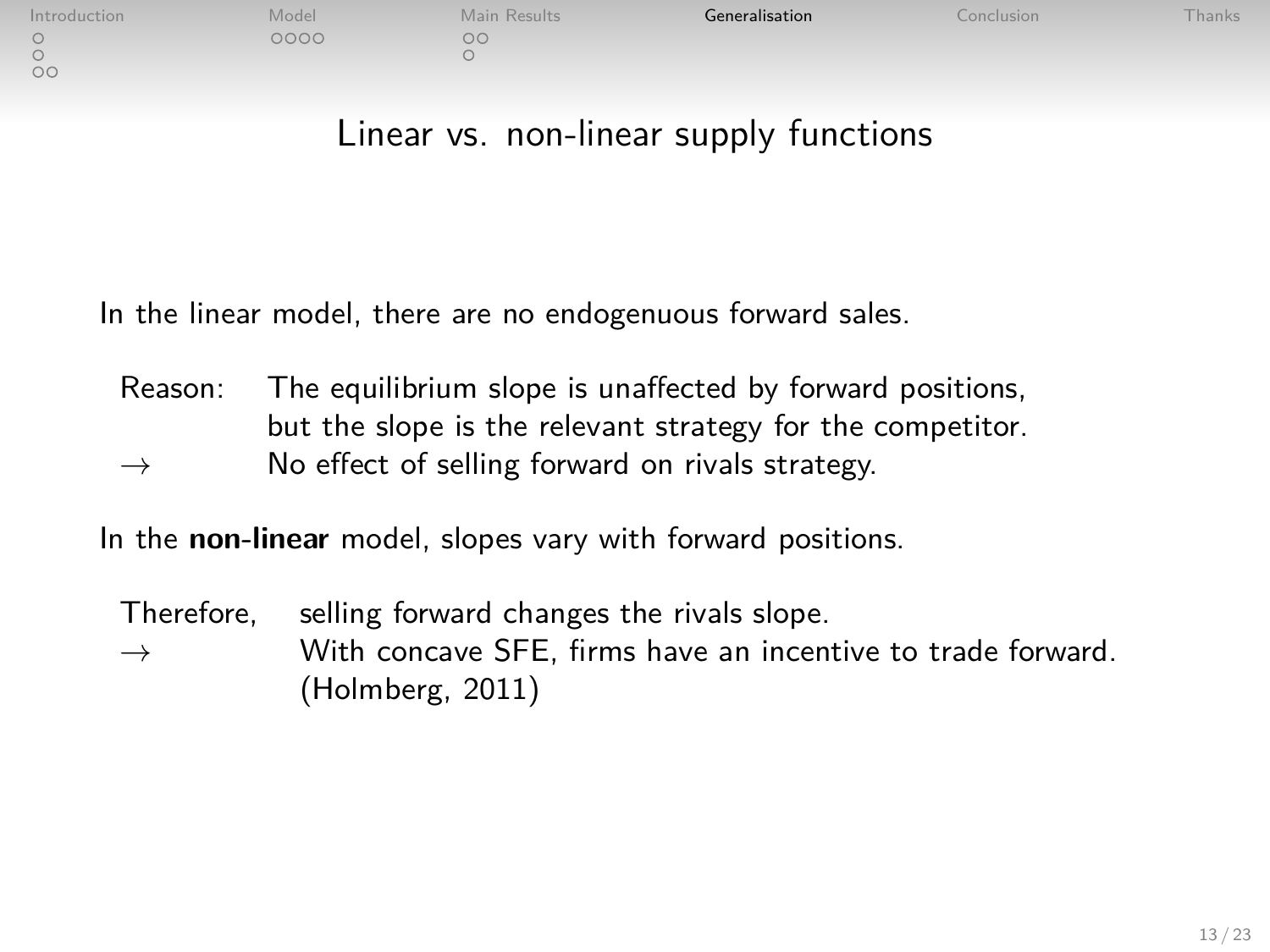| Introduction | Model | Main Results | Generalisation | Conclusion | hanks |
|--------------|-------|--------------|----------------|------------|-------|
|              | 000C  | oc           |                |            |       |
|              |       |              |                |            |       |

## Lemma 1: Generalisation

Same structure as before,but:

- convex marginal costs, and
- non-linear monotone continuous supply functions  $q_i(p)$ ,  $q_j(p)$ .

What is the sufficient condition to prove Lemma 1?

- $\bullet$   $\frac{d\pi_i^c}{dx_i} = 0$  Jointly maximised profits are unaffected by forwards.  $\checkmark$
- $\bullet$   $\frac{d\pi_i^d}{dx_i} > 0$  Profits of deviation are increasing with forward sales.  $\checkmark$
- $\bullet$   $\frac{d\pi_i^n}{dx_i} < 0$  Profits during punishment phase decrease with forward sales.  $\checkmark$

Result:

 $\overline{0}$ 

 $\rightarrow$  Lemma 1 will also hold for non-linear SFF.

But from Holmberg (2011) we know that there will be endogenous forward contracting.

 $\rightarrow$  Forward markets can ease collusion in supply functions, equivalently to Cournot competition (Liski & Montero, 2006).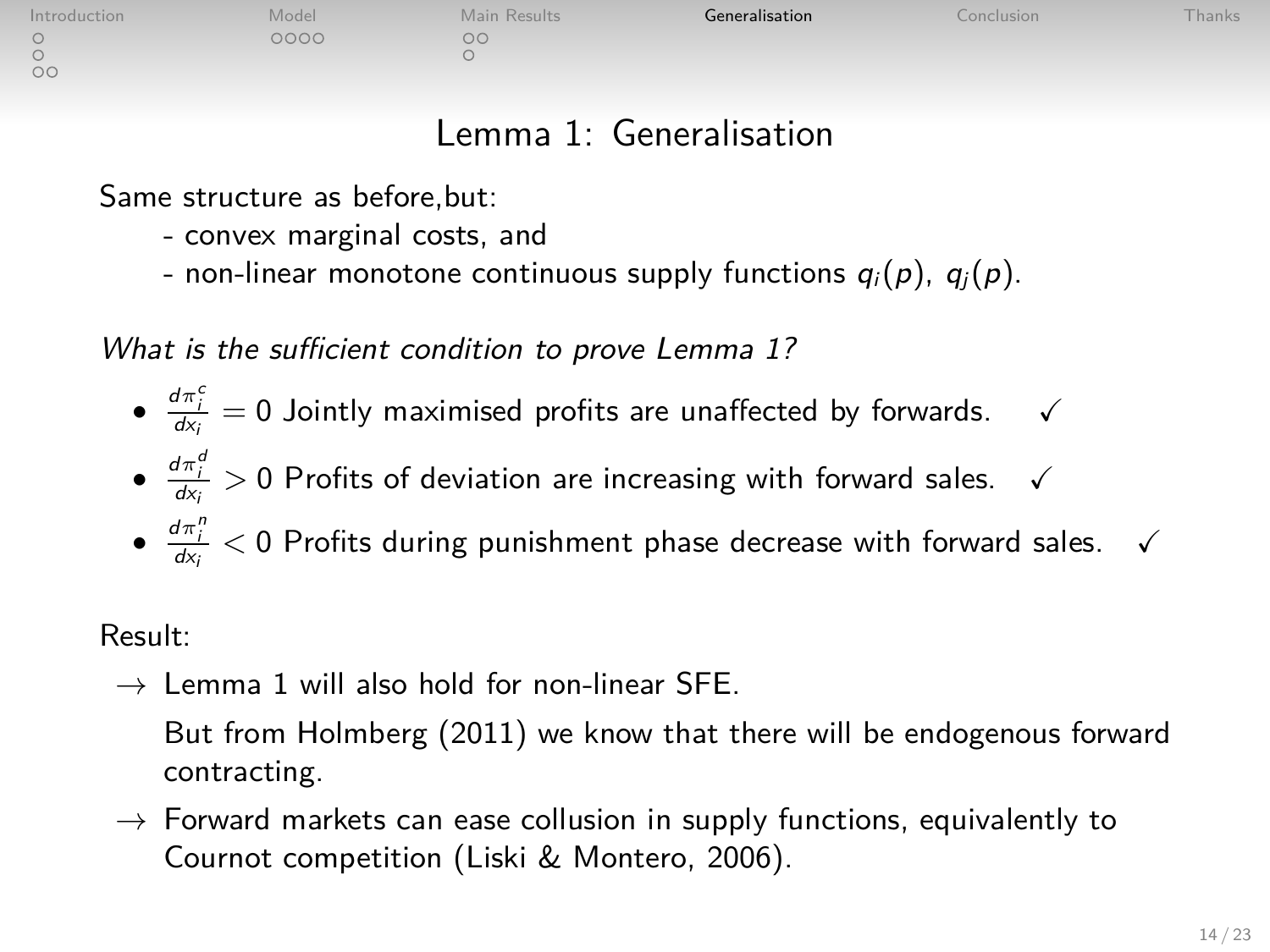# Information structure / implications for regulation

A deviating firm will try to sell forward at the collusive price.

Two cases:

- A. Forward positions are observable.
	- Speculators will infer if incentive constraint doesn't hold and not buy at the collusive price.
	- $\rightarrow$  Forward sales are limited.
- B. Forward positions are unobservable
	- Speculators expect deviation and do not buy forward at the collusive price.
	- $\rightarrow$  No incentive to sell forward for firms.
	- $\rightarrow$  Forward trading ceases completely.

In summary:

liquid & anonymous forward markets are a counter-indicator for collusion.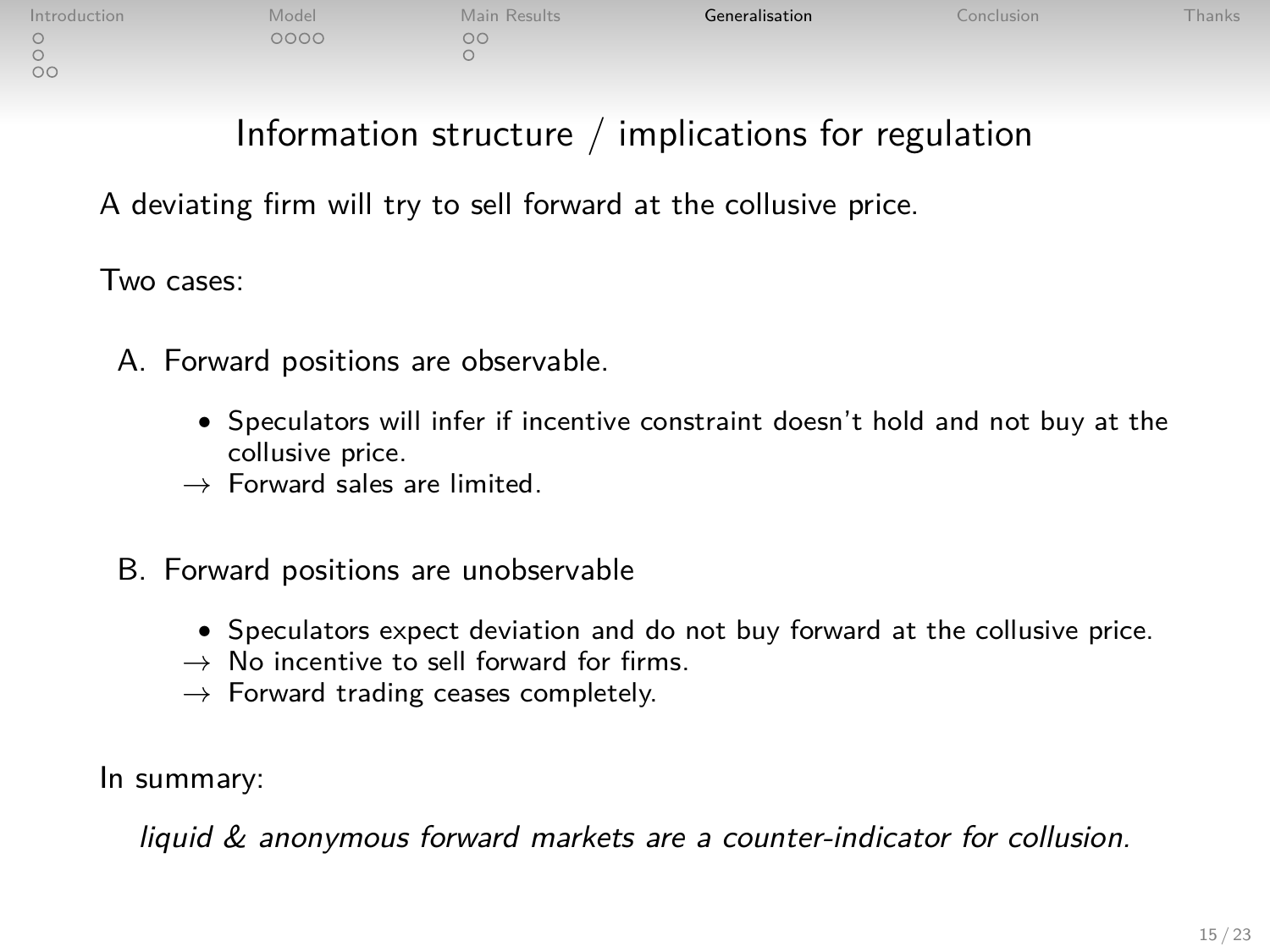| Introduction | Model | Main Results | Generalisation | Conclusion | Thanks |
|--------------|-------|--------------|----------------|------------|--------|
| $\circ$      | 0000  | $\circ$      |                |            |        |
| $\circ$      |       |              |                |            |        |
|              |       |              |                |            |        |
|              |       | Conclusion   |                |            |        |

- The case of supply function bidding with forwards is strategically similar to the case of quantity setting studied by Liski & Montero (2006).
- Demand uncertainty dampens the effect of forwards on the critical discount factor.
- Considering non-linear supply functions would not substantially change the results, but yield endogenous forward contracting.
- <span id="page-15-0"></span>• Forwards with physical delivery are strategically equivalent to financial settlement, but reduce the volumes in the spot market (Generalisation of Green's 99 model).